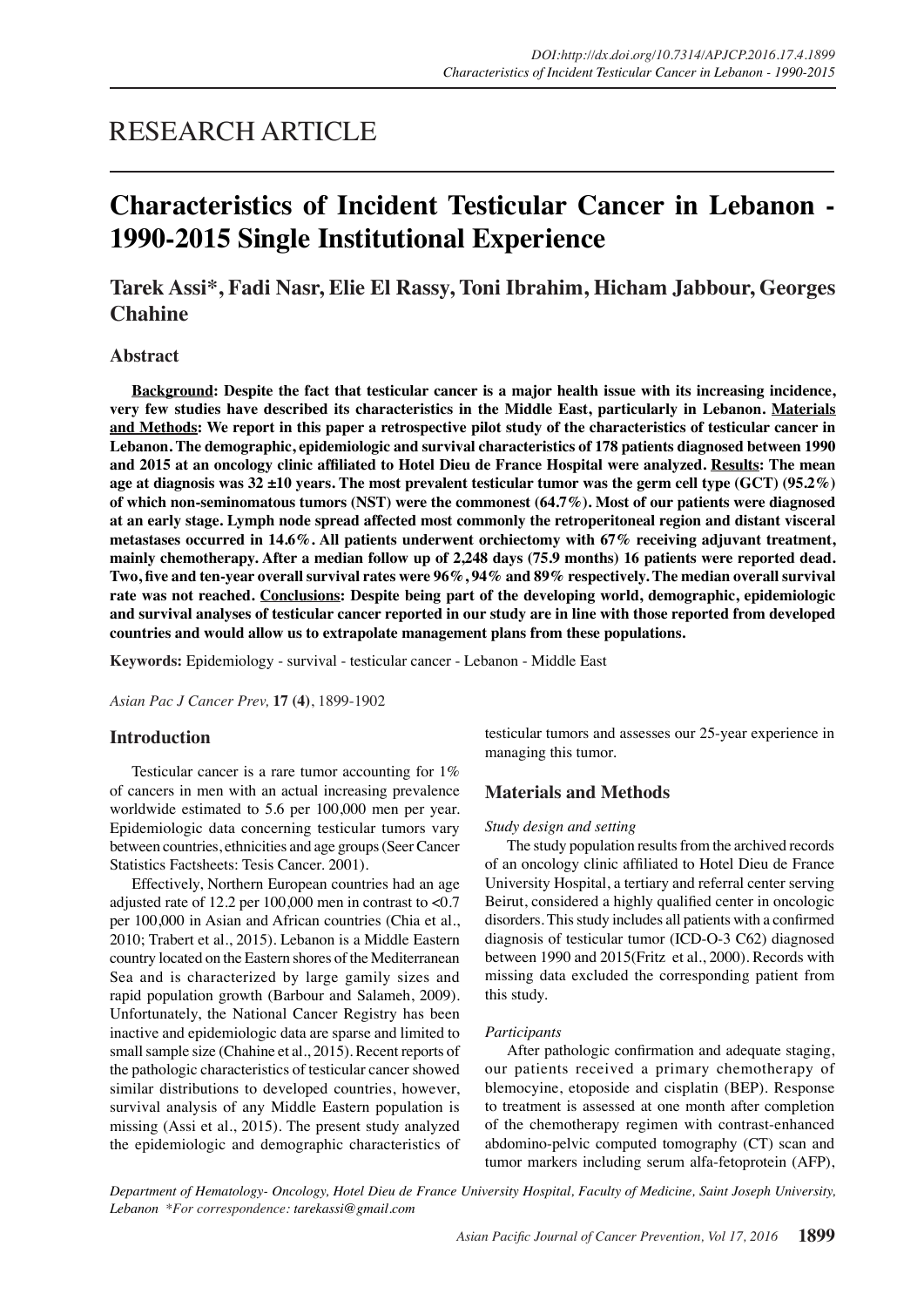#### *Tarek Assi et al*

serum beta-human chorionic gonadotrophin (β-HCG), and serum lactase dehydrogenase (LDH). Follow up included routine tumor markers and abdomino-pelvic CT scans at three month intervals for the first two years. Later, patients were followed up biannually with abdomino-pelvic CT scan once yearly.

#### *Data source and variables*

Epidemiologic data and information concerning the histologic type, location, stage at diagnosis were obtained from the pathology records. The mode of presentation, treatment regimen, and progression free survival were retrieved from the clinic records. Age was classified into subgroups of 15 years according to the National Center Data Base and participants were grouped by age with 34 years as a cut-off point being the average age in corresponding series. All tumors are staged according to American Joint Committee Cancer (AJCC) (Fleming et al., 1997).

# *Statistical methods*

SPSS v20.0 software was used for statistical analysis. Our clinical data is expressed in mean  $\pm$  standard deviation (SD), or median, or percentage. The relationships between each of the variables are assessed by Pearson's



Figure 1. Kaplan-Meier Overall Survival Curve for<br>
respectively. Lymph node spread occurred in 74 patients<br>
Figure 1. *Kaplan-Meier Overall Survival Curve for*<br>
respectively. Lymph node spread occurred in 74 patients **Testicular Cancer Patients**



**Figure 2. Kaplan-Meier Overall Survival Curves for Testicular Cancer Patients According to Tumor Type**

**1900** *Asian Pacific Journal of Cancer Prevention, Vol 17, 2016*

correlation. Time-to-event end points were summarized by using Kaplan and Meier estimates. A p value <0.05 was considered significant.

#### **Results**

#### *Patient characteristics*

A total of 178 patients diagnosed with testicular cancer were included in this study with a median age at diagnosis of 32± 10 years (range 15-72 years). The group had an average height of 176 cm and an average weight of 72 kg. Testicular lump or edema was the most common revealing sign of testicular cancer (89.3% of patients) followed by testicular pain (16.9%). Cryptorchidism was reported in 7 patients (3.9%).

#### *Tumor characteristics*

According to our data, the most prevalent testicular tumor is the germ cell type (GCT) (95.2%) of which non-seminomatous tumors (NST) were the commonest (64.7%). Among the NST, 59.3% of the patients were diagnosed with mixed GCT and 20.3% with embryonal carcinoma. In the non-GCT which was found in only 8 patients (4.8%), three patients had Leydig cell carcinoma, two had testicular lymphoma while sarcoma, Sertoli Cell carcinoma and Sex cord stromal tumor were each diagnosed at only one occasion. With further stratification of the mixed GCTs, embryonal carcinoma was the most found component in association with other subtypes (82.2%); the most common combination of embryonal carcinoma was found with teratoma, yolk sac tumor and seminoma in 30%, 25.8%, and 20% respectively.

The right testicle was more frequently affected than its left counterpart (52.2%). The average size of the testicular tumor at diagnosis was 4± 3 cm (range 0.8-1 cm). The mean levels of tumor markers were as follows, AFP, 1137 ng/ml (range <1 and 133700), β-HCG, 4008 mUI/ml (range <1 and 270000mIU/ml), and LDH, 208 U/L (range <1 and 2636). Almost half of our patients were diagnosed at an early stage (48%) followed by 36% and 16% for the locally advanced stage and metastatic disease



**Figure 3. Kaplan-Meier Overall Survival Curve for Testicular Cancer Patients According to Tumor Stage**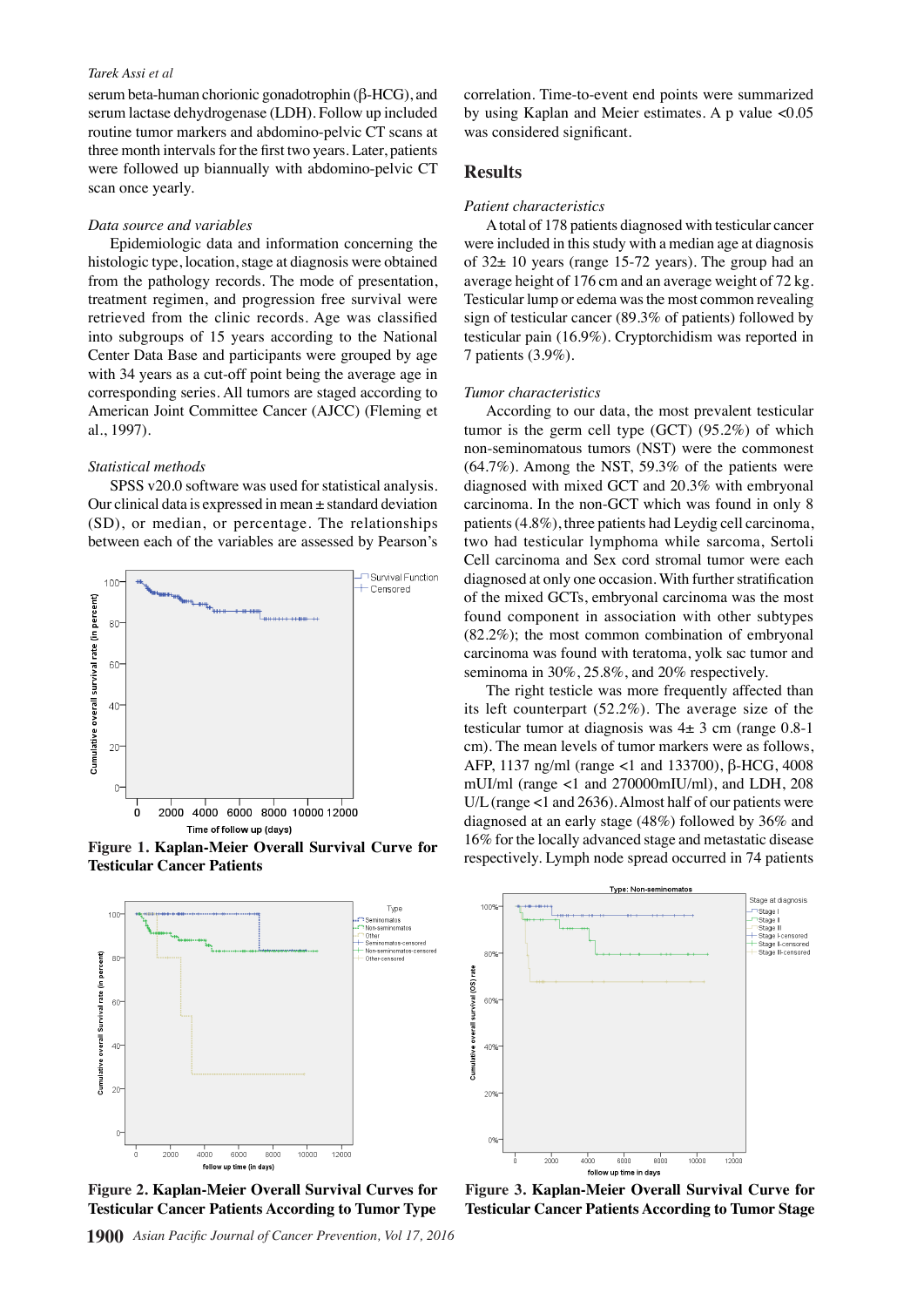| Continent | Country    | Study                                | Study<br>Period | Number<br>of Patients | Age<br>(Years)   | Subtypes                                         | Staging<br>Distribution                                              | Overall<br>Survival                                 |
|-----------|------------|--------------------------------------|-----------------|-----------------------|------------------|--------------------------------------------------|----------------------------------------------------------------------|-----------------------------------------------------|
| Asia      | Lebanon    | Assi et al<br>$2015$ (our<br>series) | 1990-2015       | 179                   | 32<br>(Mean)     | Seminona: 33.7%<br>NST:61.8% Non-<br>GCT: 4.5%   | Stage 1:48.0%<br>Stage 2: 36.0%<br>Stage 3: 16.0%<br>Localized:      | Two-year: 96%<br>Five-year: 94%<br>Ten-year: 89%    |
|           | Japan      | Oshima et<br>al 2001                 | 1975-1992       | 709                   | <b>NA</b>        | Seminona: 28.3%<br>NST:66.7% Non-<br>GCT: 5.3%   | 61.2%<br>Regional:<br>13.8%<br>Distant: 25%                          | Five-year:<br>75.2%                                 |
|           | Pakistan   | Bhatti et al<br>2014                 | 2009-2012       | 247                   | 33<br>(Median)   | Seminona: 59.4 %<br>NST: 37.4% Non-<br>GCT: 3.2% | Stage 1: 37.2%<br>Stage 2: 12.6%<br>Stage 3: 50.2%                   | Five-year:<br>96 % (Sem)<br>Five-year: 90%<br>(NST) |
| Europe    | Lithuania  | Juska et al<br>2011                  | 1999-2002       | 183                   | <b>NA</b>        | Seminona: 45.3%<br>NST: 48.9%                    | Stage 1: 37.2%<br>Stage 2: 26.8%<br>Stage 3: 25.1%<br>Stage 4: 6.01% | One-year: 83%<br>Five-year:<br>71.2%                |
|           | Germany    | Stang et al<br>2013                  | 1997-2006       | 11,508                | 36 (Me-<br>dian) | Seminona: 62.3<br>% NST: 34.2 %<br>Non-GCT: 3.5% | <b>NA</b>                                                            | Five-year:<br>96.7%                                 |
|           | Slovakia   | Ondrusova<br>et al 2009              | 1993-2002       | 1805                  | 34<br>(Mean)     | Seminona: 38.4%<br>NST: 57.4 %<br>Non-GCT: 4.2%  | <b>NA</b>                                                            | Five-year:<br>96.2%                                 |
|           | Turkey     | Ozgun et al<br>2013                  | 2008-2013       | 96                    | 26.4<br>(Mean)   | Seminona: 17.7 %<br>NST: 82.3 %                  | Stage 1:46.9 %<br>Stage 2: 30.2 %<br>Stage 3: 22.9 %                 | Five-year:<br>90.2%                                 |
| Africa    | Tanzania   | Chalya et al<br>2014                 | 2004-2014       | 56                    | 28 (Me-<br>dian) | Seminona: 50.1%<br>NST: 32% Non-<br>GCT: 17.9%   | Stage 1: 3.6%<br>Stage 2: 10.6%<br>Stage 3: 25%<br>Stage 4: 39.3%    | Five-year:<br>$22\%*$                               |
| America   | <b>USA</b> | Stang et al<br>2013                  | 1997-2006       | 10774                 | <b>NA</b>        | Seminona: 58 %<br>NST: 39.9% Non-<br>GCT: 2.1%   | <b>NA</b>                                                            | Five-year:<br>96.3%                                 |

**Table 1. Comparison of Survival Analyses between Different Continents and Countries**

\*Only 18 patient's data were accessible; GCT, germ cell tumors; NA, not available; NST, non-seminomatous tumors; OS, overall survival; Sem, seminoma; St, stage; yr, year 39, 303-6

(41.6%) and affected most commonly the retroperitoneal region (39.3%). Distant metastases were detected in 26 patients (14.6%) with the lungs being the primary site of distant spread (88.5%) followed by the liver (30.7%) and only one patient presented with brain metastases.

### *Treatment and management*

All patients underwent unilateral orchiectomy with 111 patients (67.3%) receiving adjuvant chemotherapy. Among the latter, chemotherapy was the most common adjuvant therapy in more than 97% of the patients. BEP protocol was the most common chemotherapeutic protocol administered (64.9%) followed by EP protocol (Etoposide and Cisplatin) (20.9%) and single agent Carboplatin (9.9%). Adjuvant radiotherapy was only given to 3 patients (2.7%). Subsequently to adjuvant therapy, 34 patients relapsed (19.1%) after an average time of 32.9 months (range 1.9 and 215.9 months). The most common chemotherapeutic protocol given in the second line setting was VIP (Etoposide, Ifosfamide and Cisplatin) (41.6%) followed by VeIP (Vinblastine, Ifosfamide and Cisplatin)  $(17.6\%).$ 

# *Survival analysis*

Figure 1 illustrates the survival analysis of testicular

cancer patients after a median follow up of 2248 days (75.9 months) with 16 patients reported dead. Two, five and ten-year overall survival (OS) rates were 96%, 94%, and 89% respectively. Median OS rate was not reached. Mean OS for all testicular cancer patients was 9230 days (307.7 months). Pathologic subgroup survival analyses showed that patients diagnosed with seminomas survived longer that those with NST (9468 vs 9097 days; p=0.041). Subgroup analyses by tumor type showed a median OS for non-GCT of 3240 days (108 months) and it was not reached in both the seminomatous and NST subgroups (Figure 2). Furthermore, analyses by stage of the tumor showed a significant difference in survival between the three different stages: Stage 1 (9468 days), Stage 2 (8981 days) and Stage 3 (7220 days) ( $p= 0.005$ ) (Figure 3).

# **Discussion**

Although various worldwide reports highlighted the increased incidence of testicular cancer, the epidemiologic characteristics of this tumor in the Middle East and Eastern Mediterranean region are not elucidated. Nevertheless, the efficacy of the adopted treatment regimens and their impact on survival are not assessed(Nigam et al., 2015). Effectively, data concerning the survival of patients with